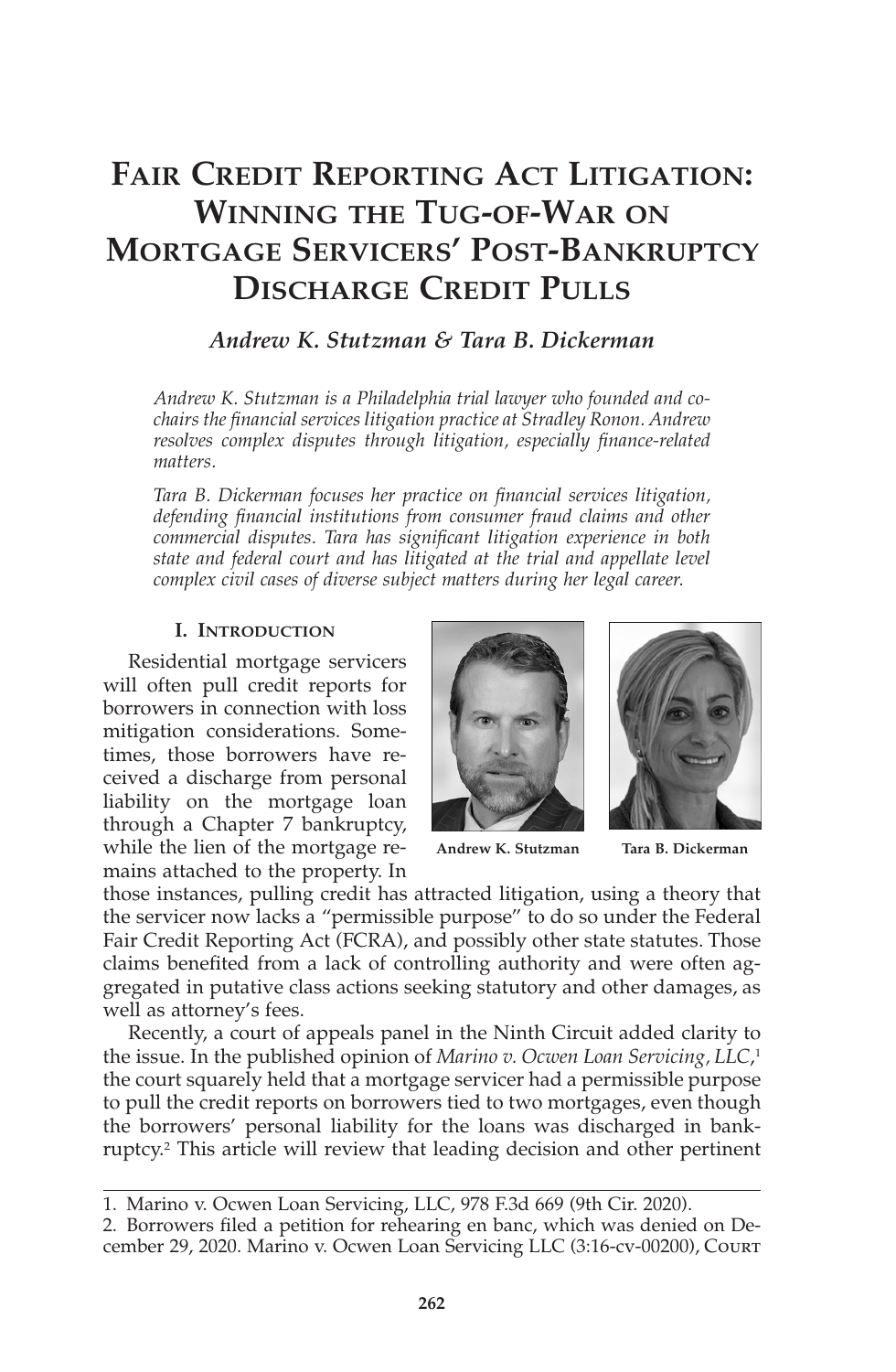cases, to provide current guidance for mortgage servicers who may need to pull a borrower's credit report to service a continuing lien after a personal bankruptcy discharge.

# **II. OVERVIEW OF FCRA**

An overview of the FCRA is necessary to understand the rationale behind the Ninth Circuit's opinion in *Marino*. Some inquiries or "pulls" of credit reports from the credit reporting agencies (CRAs) can negatively affect a consumer's credit score, which can increase the cost of credit for that consumer or result in difficulty obtaining credit.3 However, some inquiries commonly called "soft pulls" may not affect a credit score. These soft pulls allow lenders, employers, and other interested parties to review a credit report, but these inquiries are not associated with lending decisions. On the other hand, inquiries known as "hard pulls" can act to lower a credit score. When a consumer goes to apply for a line of credit, whether on a credit card, mortgage, or other type of loan, the lender will obtain a credit report from one of the credit bureaus, which is known as a "hard pull". A hard pull is a credit inquiry into a consumer's credit history and credit worthiness, which is reported to the credit bureaus. These inquiries are associated with applications for credit and corresponding lending decisions, and therefore can impact a credit score. Access to this credit history requires a "permissible purpose," which may involve certain creditor relationships. This article considers the *Marino* court's analysis of a mortgage servicer's "hard pull" for loss mitigation investigation following a borrower's bankruptcy discharge from personal liability on the loan.

The FCRA provides privacy protections to information assembled by the consumer reporting agencies.4 This law, which was passed in 1970, was the first federal law to regulate the use of consumers' personal information by private businesses. Because of Congress's concern with a consumers privacy, consumer reports can only be obtained and used for certain enumerated purposes. The structure of the FCRA makes its privacy protections self-executing; there is no obligation imposed on a consumer to demand the protections or to safeguard their private information assembled by the CRAs. Instead, the FCRA imposes an obligation to show there was a permissible purpose for pulling the records, on the person who wants a consumer's records.<sup>5</sup>

Listener, https://www.courtlistener.com/docket/4316241/marino-v-ocwenloan-servicing-llc/.

<sup>3.</sup> The three main credit reporting agencies are Equifax, Inc., Experian, and TransUnion, all which are publicly-traded, for-profit companies.

<sup>4.</sup> See 15 U.S.C. § 1681(a)(4) ("There is a need to insure that consumer reporting agencies exercise their grave responsibilities with . . . a respect for the consumer's right to privacy.").

<sup>5.</sup> *See* 15 U.S.C.A.§1681b(f) (prohibiting "certain use or obtaining of information").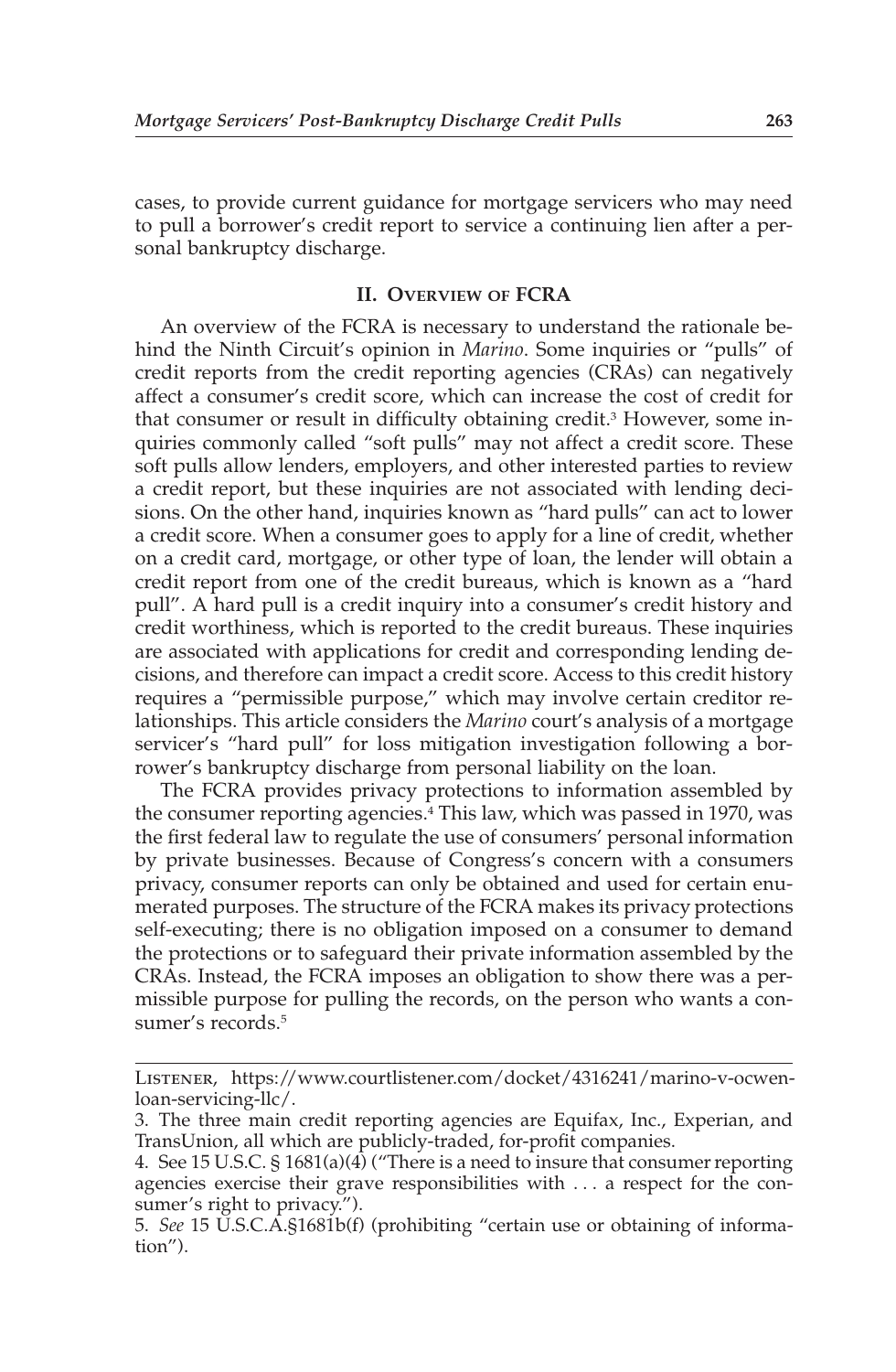#### **III. "PERMISSIBLE PURPOSE"**

Under the FCRA, consumer reports can only be disseminated for certain enumerated purposes. Pursuant to section  $1681b(f)(1)$ , a person is forbidden from obtaining a consumer credit report without having a "permissible purpose."6 The recent case, *Beckford v. Clarity Services, Inc.*, <sup>7</sup> illustrates the issue. In *Beckford*, the court found a consumer's initial application and receipt of credit from a lender was enough to show "a permissible purpose" under the FCRA.8 The court explained that "the first and most well-recognized express permissible purpose under the FCRA is where the person requesting the report 'intends to use the information in connection with a credit transaction involving the consumer on whom the information is to be furnished . . . .'"9 Accordingly, a credit transaction initiated by the consumer will virtually always provide a permissible purpose for furnishing a consumer report to the person intending to use the report in connection with the credit transaction.

If there is a violation of the FCRA, a consumer can recover compensatory damages if the action is found to be negligent, and statutory and punitive damages if the violation is willful.10 Under the FCRA, to show that a violation was willful, a plaintiff must show that the defendant either knowingly violated the Act or recklessly disregarded the Act's requirements.<sup>11</sup> In *Safeco Insurance Co. of America v. Burr*, the Supreme Court held that a credit reporting agency may "willfully" violate the FCRA by acting in "reckless disregard of statutory duty."12 The Court explained that a company does not act in "reckless disregard" of the FCRA, however, if its "reading of the statute, . . . was not objectively unreasonable."13 To show that a

8. *Id.* at \*3.

9. *Id.* at \*2 (citing 15 U.S.C. § 1681b(a)(3)(A)).

10. *See* 15 U.S.C. §§ 1681n, 1681o (outlining civil liability for willful and negligent noncompliance). Such damages include financial losses suffered directly as a result of the statutory violation and other costs incurred, such as time lost correcting a false credit report. For willful noncompliance, plaintiffs may recover actual or statutory damages ranging from \$100 to \$1000 per violation. 15 U.S.C. § 1681n(a). The Act also permits recovery of punitive damages, though courts have broad discretion in this regard. Attorney's fees and costs are also recoverable. 15 U.S.C. §§ 1681n, 1681o.

11. *See* Safeco Ins. Co. of Am. v. Burr, 551 U.S. 47, 69 (2007) (discussing whether a company subject to the FCRA acted in reckless disregard of the terms of the Act).

12. *Id*. at 56–57.

13. *Id*. at 69.

<sup>6.</sup> *See* 15 U.S.C. §1681b(f)(1) ("A person shall not use or obtain a consumer report for any purpose unless . . . the consumer report is obtained for a purpose for which the consumer report is authorized to be furnished . . . .").

<sup>7.</sup> Beckford v. Clarity Servs., Inc., No. 8:20-cv-2718-30SPF, 2021 WL 2980534 (M.D. Fla. July 13, 2021).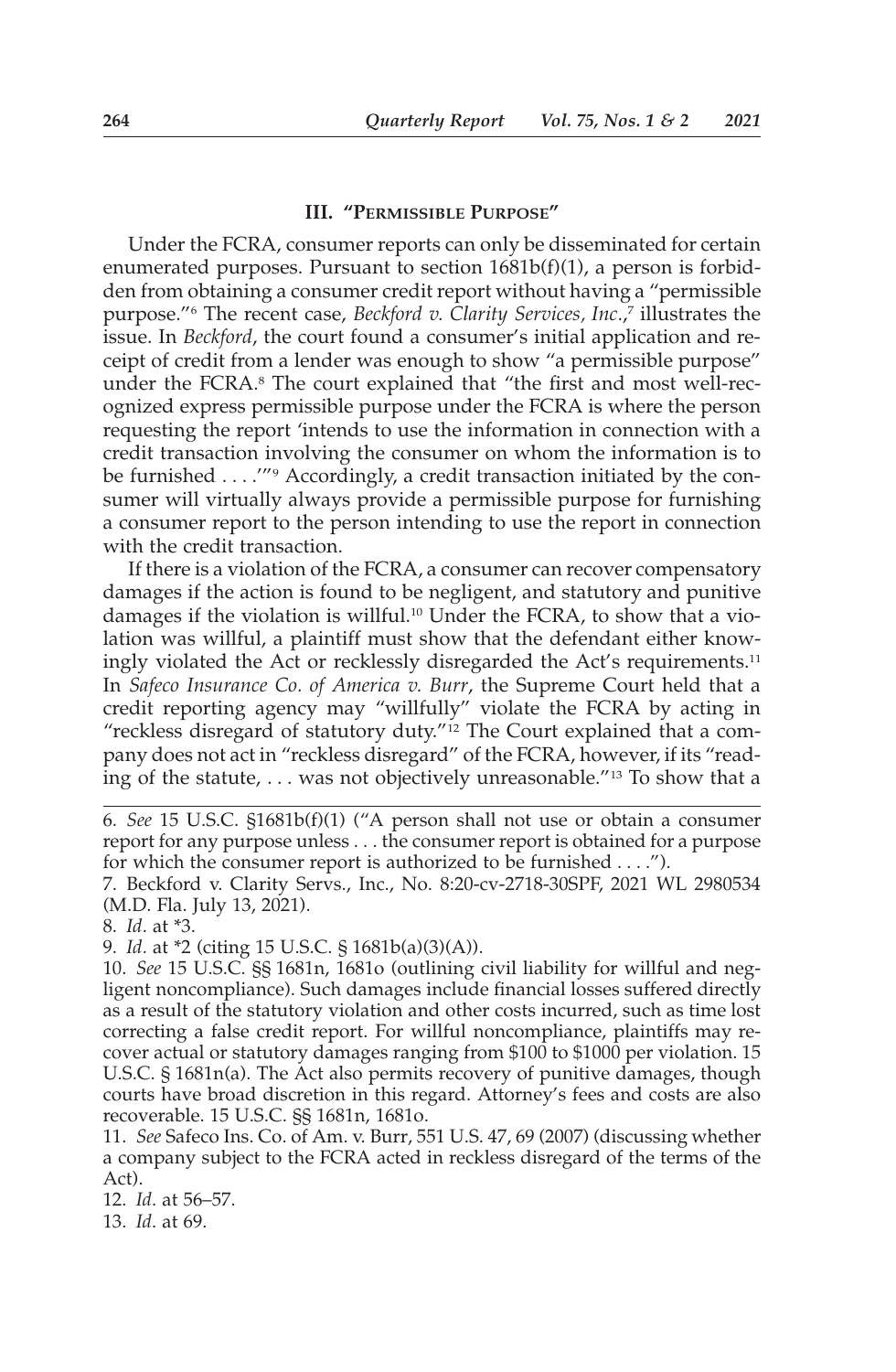defendant recklessly disregarded the Act's requirements, a plaintiff must show that the defendant "ran a risk of violating the law substantially greater than the risk associated with a reading [of the Act] that was merely careless."14 The *Safeco* Court emphasized that whether a company committed a willful violation of the FCRA must be an objective inquiry and dismissed arguments that "evidence of subjective bad faith" could create liability in the face of objectively reasonable interpretations.15 In the Court's view, "Congress could not have intended such a result for those who followed an interpretation that could reasonably have found support in the courts, whatever their subjective intent may have been."16

Actual damages are recoverable regardless of whether the statutory violation is negligent or willful; however a violation of the FCRA generally must cause actual harm to the plaintiff. The U.S. Supreme Court first provided guidance in *Spokeo, Inc. v. Robins*. <sup>17</sup> There, the plaintiff brought a FCRA claim against the defendant consumer reporting agency, asserting that the defendant prepared a consumer report on the plaintiff that contained inaccurate information.18 Addressing the issue of standing, the Supreme Court noted, "Particularization is necessary to establish injury in fact, but it is not sufficient. An injury in fact must also be 'concrete.'"19 Further, the Court noted that while intangible injuries could be concrete for purposes of standing, alleging a bare procedural violation without harm is not enough.20 More recently, in another decision involving the FCRA, the Supreme Court returned to this issue, emphasizing that "[o]nly those plaintiffs who have been concretely harmed by a defendant's statutory violation may sue that private defendant over that violation in federal court."21

In sum, the servicer must have a "permissible purpose" under the FCRA to obtain a consumer's credit report following a post-bankruptcy discharge to avoid liability for various damages.<sup>22</sup> From time to time, the Ninth Circuit has considered the contours of a "permissible purpose" to obtain credit reports under 15 U.S.C. § 1681b(a)(3)(A).

- 17. Spokeo, Inc. v. Robins, 136 S. Ct. 1540 (2016).
- 18. *Id.* at 1540.
- 19. *Id.* at 1548.
- 20. *Id.* at 1549.

21. *See* TransUnion LLC v. Ramirez, 141 S. Ct. 2190, 2205 (2021) (holding that class members whose credit reports contained misleading information did not suffer concrete harm if the reports were not disseminated to third parties).

22. *See* 15 U.S.C § 1681b(a)(3)(A) (requiring the person accessing the information to show there is an existing credit relationship between the parties; *see also* 15 U.S.C. § 1681b(f)(1) (a consumer report must be obtained for a purpose for which the consumer report is authorized to be furnished).

<sup>14.</sup> *Id.*

<sup>15.</sup> *Safeco*, 551 U.S. at 70 n.20.

<sup>16.</sup> *Id.*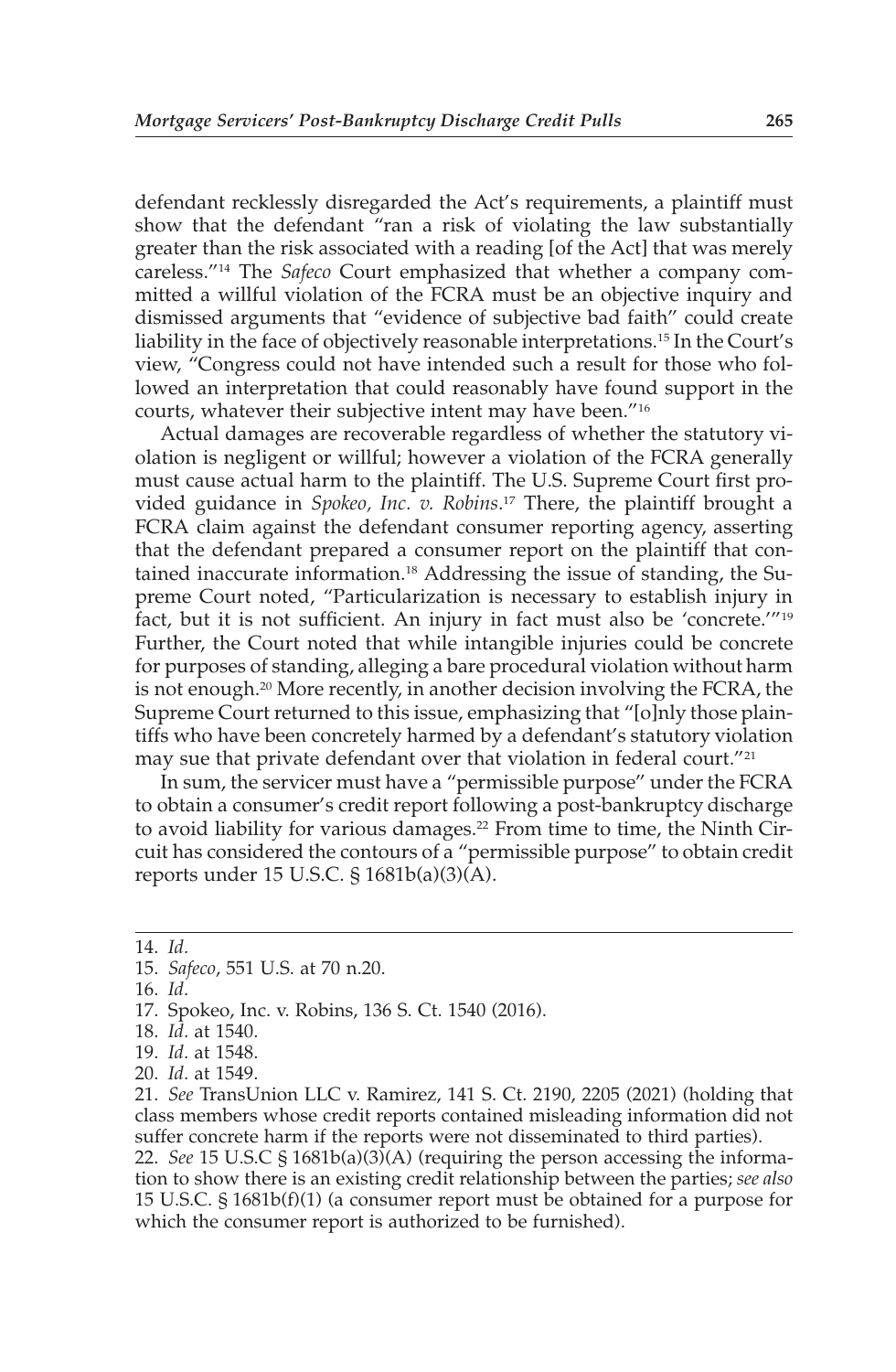### **IV. THE TUG-OF-WAR**

In *Pintos v. Pacific Creditors Association*, <sup>23</sup> the court of appeals held that a debt collector may run a credit report of a debtor, even if the debtor does not agree to it.24 Nearly ten years later, however, the court in *Nayab v. Capital One Bank*, <sup>25</sup> placed the burden of proving that permissible purpose on the party asserting it, allowing the consumer's claim to proceed if enough facts were pled to create a reasonable inference that there was no permissible purpose.26

In *Nayab*, a consumer brought a class action against a bank that made several inquiries on her credit report, when the consumer had never conducted any business with or had any debt with that entity.<sup>27</sup> The court of appeals held that a consumer does not have to plead the third-party's actual unauthorized purpose in obtaining a credit report to survive a motion to dismiss.28 Instead, the authorized purposes listed under the FCRA were exceptions that the party relying on them, i.e., the defendant, must plead and prove as affirmative defenses.29 Placing the burden on the consumer, the court found, would be unfair because that would require her to plead a negative fact peculiarly within the knowledge of the defendant.<sup>30</sup>

In *Marino v. Ocwen Loan Servicing*, the court of appeals again considered a permissible purpose, this time in connection with servicing residential mortgages following the borrower's personal bankruptcy discharge.31 Although the borrowers were discharged from further liability on the loan, they continued to hold title to their respective homes, and the mortgage liens, which Ocwen Loan Servicing, LLC (Ocwen) serviced, survived the bankruptcy.32 Ocwen pulled credit reports on the debtors to consider their prospects for loss mitigation options, such as loan modifications or other borrower relief, and was sued under the FCRA.<sup>33</sup> The complaint alleged that Ocwen willfully violated the FCRA by obtaining the reports without a permissible purpose under 15 U.S.C § 1681b(f)(1).34

The district court rejected this claim based on an unpublished ruling in *Vanamann v. Nationstar Mortgage, LLC*, <sup>35</sup> and granted Ocwen summary

- 30. *Id.*
- 31. *Marino*, 978 F.3d at 670.
- 32. *Id.*

34. *Id.* at 671.

<sup>23.</sup> Pintos v. Pac. Creditors Ass'n, 605 F.3d 665 (9th Cir. 2010).

<sup>24.</sup> *Id.* at 676.

<sup>25.</sup> Nayab v. Capital One Bank, 942 F.3d 480 (9th Cir. 2019).

<sup>26.</sup> *Id.* at 498–99.

<sup>27.</sup> *Id.* at 480.

<sup>28.</sup> *Id.* at 493.

<sup>29.</sup> *Id.* at 495.

<sup>33.</sup> *Id.*

<sup>35.</sup> Vanamann v. Nationstar Mortg., LLC, 735 F. App'x 260 (9th Cir. 2018).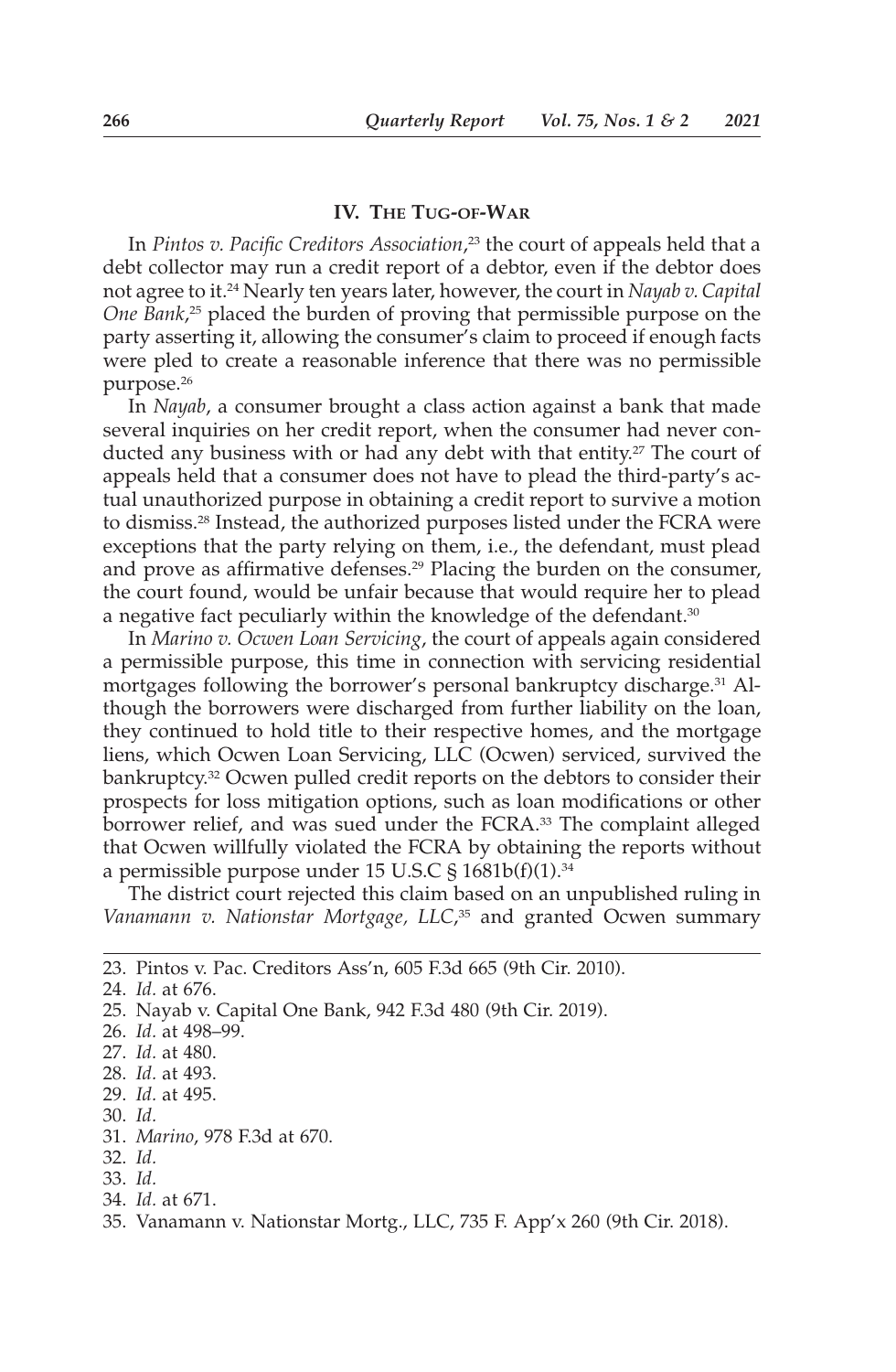judgment.36 *In Vanamann*, the plaintiff alleged that Nationstar, a mortgage servicer, willfully violated the FCRA by obtaining credit reports after her personal liability for the loan was discharged in bankruptcy.37 The court of appeals assumed for purposes of appeal that the mortgage servicer lacked a permissible purpose to check credit.38 However, the court concluded that the district court properly granted summary judgment because the borrower failed to show that any violation was willful.<sup>39</sup> The court reasoned that the servicer could have reasonably believed that it had a permissible purpose to pull credit, finding that "[t]he plain text of the Act does not prohibit a mortgage servicer from obtaining a consumer's credit report after a bankruptcy court's discharge of the consumer's mortgage debt. Nor have we interpreted the Act to prohibit that practice."<sup>40</sup>

Similarly, in *Marino*, the court of appeals agreed with the district court that the debtors could not show that a reasonable fact finder could conclude that Ocwen's alleged violations were willful.<sup>41</sup> However, the court went a step beyond *Vanamann*, and determined whether the FCRA was violated in the first place.<sup>42</sup>

The borrowers claimed that the servicer had no legitimate use for their credit reports following their discharge in bankruptcy.<sup>43</sup> The court of appeals disagreed, acknowledging that a permissible purpose remained to access the reports to evaluate loss mitigation options pursuant to the continuing mortgage lien.<sup>44</sup> The court held that obtaining a credit report in this instance fit within the scope of Section 1681b(a)(3)(A) of the FCRA by "intend[ing] to use the information in connection with a credit transaction involving the consumer . . . and involving the extension of credit to, or review or collection of an account of, the consumer."45 The court held that there was nothing in Section 1681b(a)(3)(A) that required a borrower to affirmatively request a foreclosure alternative before a servicer could review the account to determine eligibility for a loss mitigation option.46Likewise, the court noted that the discharge injunction in the Bankruptcy Code against collection of discharged debts "does not apply to a secured credi-

<sup>36.</sup> *Marino*, 978 F.3d at 672.

<sup>37.</sup> *Vanamann*, 735 F. App'x at 261.

<sup>38.</sup> *Id.* at 262.

<sup>39.</sup> *Id.*

<sup>40.</sup> *Id.*

<sup>41.</sup> *Marino*, 978 F.3d at 673.

<sup>42.</sup> *Id.*

<sup>43.</sup> *See id.* at 674 (turning to the question of whether Ocwen had a permissible purpose for retrieving the credit reports after the mortgage debts had been discharged).

<sup>44.</sup> *Id.* at 675.

<sup>45. 15</sup> U.S.C. § 1681b(a)(3)(A).

<sup>46.</sup> *Marino*, 978 F.3d at 675.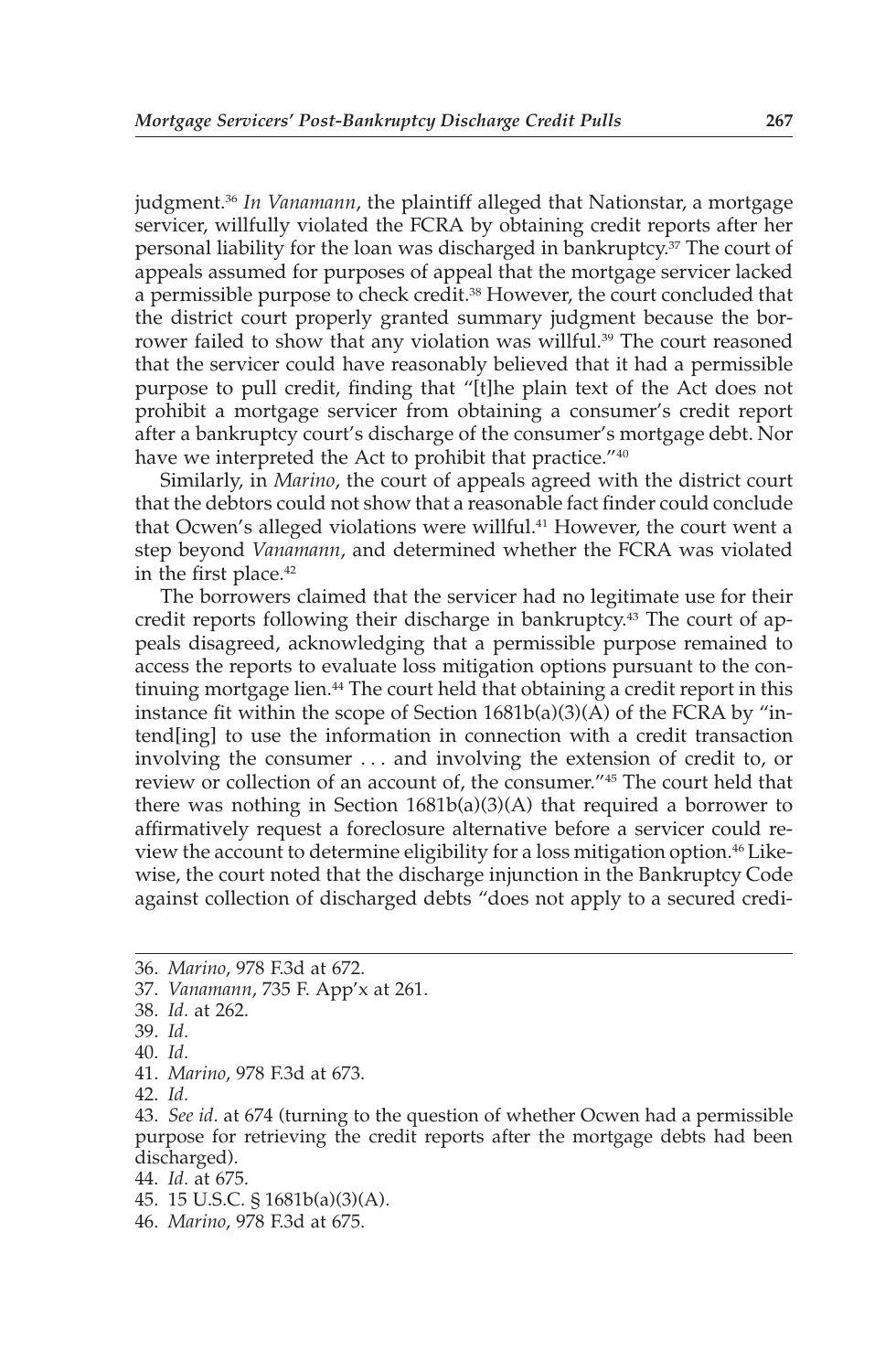tor's efforts to seek 'periodic payments associated with a valid security interest in lieu of pursuit of in rem relief to enforce the lien.'"47

The Ninth Circuit in *Marino* also offered definitions of willful and negligent FCRA violations. Thus, "[t]o prove a willful violation, a plaintiff must show not only that the defendant's interpretation was objectively unreasonable, but also that the defendant ran a risk of violating the statute that was substantially greater than the risk associated with a reading that was merely careless."48 In addition, "[t]o prove a negligent violation, a plaintiff must show that the defendant acted pursuant to an objectively unreasonable interpretation of the statute."49 Regardless, neither form of violation existed in these circumstances based on the servicer's permissible purpose.

#### **V. CONCLUSION**

Now, mortgage servicers can reference the holding in *Marino* as authority to pull credit reports of discharged borrowers for loss mitigation purposes.50 Under the ruling, mortgage servicers can have a permissible purpose to access a borrower's consumer report after personal liability on the loan is discharged in bankruptcy.<sup>51</sup>

However, the servicer must intend to use the credit report to evaluate the borrower for loss mitigation options relating to that lien. A borrower can vitiate that permissible purpose if she unequivocally informs the mortgage servicer that there is no interest in loss mitigation options. Thus, risk of litigation under the FCRA—including liability for its available damages and relief—remains whenever a borrower unequivocally states that they

<sup>47.</sup> *Id.* (quoting 11 U.S.C. § 524(j)(3)).

<sup>48.</sup> *Id.* at 673.

<sup>49.</sup> *Id.*

<sup>50.</sup> While the holding in *Marino* is binding on the many district courts in the United States Court of Appeals for the Ninth Circuit, which includes California, Alaska, Arizona, Hawaii, Idaho, Montana, Nevada, Oregon, Washington, and certain territorial courts, it is not binding on courts within the other twelve circuit courts of appeal. Even so, it may be cited as persuasive authority in those courts when considering similar factual circumstances. *See* Wilson v. Layne, 526 U.S. 603, 617 (holding that in the absence of controlling authority, courts may look to persuasive authority to determine whether the law is established).

<sup>51.</sup> Some courts have also cited *Marino* to reject claimed violations of the FCRA in other circumstances. *See* Mintun v. Equifax Info. Servs., LLC, No. 2:19-cv-00033-JAD-NJK, 2021 WL 1601505 (D. Nev. Apr. 23, 2021) (stating that "a consumer may succeed on a claim under the FCRA only if [s]he . . . shows that the defendant's violation was negligent or willful") (*citing Marino*, 978 F.3d at 673); *see also* Romero v. Monterey Fin. Servs., LLC, No. 19CV1781 JM (KSC), 2021 WL 268635, at \*4 (S.D. Cal. Jan. 27, 2021) (granting creditor's motion for summary judgment finding that they did not willfully violate FCRA).